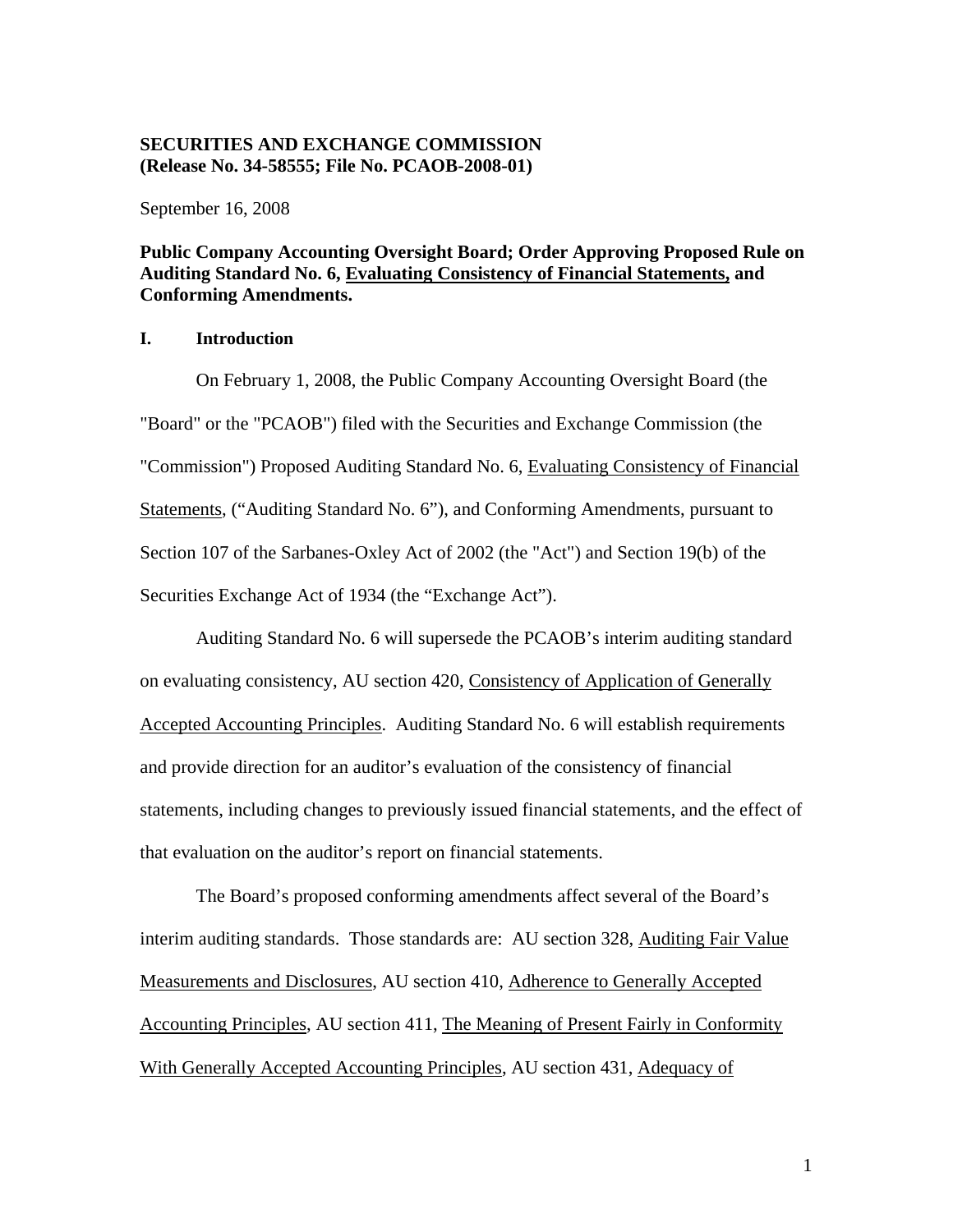Disclosure in Financial Statements, AU section 508, Reports on Audited Financial Statements, and AU section 561, Subsequent Discovery of Facts Existing at the Date of the Auditor's Report. With the exception of the proposed amendment to AU section 411, the Commission believes the aforementioned amendments are generally technical or conforming in nature, such as updating references in the interim standards to the proposed new standard's paragraph numbers and definitions.

The proposed amendment to AU section 411 will have the effect of removing the hierarchy for accounting principles generally accepted in the United States (the "U.S. GAAP hierarchy") from the PCAOB's auditing standards. The Financial Accounting Standards Board (the "FASB") recently issued Statement of Financial Accounting Standards ("SFAS") No. 162, The Hierarchy of Generally Accepted Accounting Principles, which will include the current U.S. GAAP hierarchy going forward.<sup>1</sup>

 Notice of the proposed standard and the conforming amendments was published in the Federal Register on August 5, 2008.<sup>2</sup> The Commission received three comment letters on the proposed rules and amendments. For the reasons discussed below, the Commission is granting approval of the proposed standard and conforming amendments.

#### **II. Description**

The Act established the PCAOB to oversee the audits of public companies and related matters, in order to protect the interests of investors and further the public interest in preparation of informative, accurate and independent audit reports. Section 103(a) of the Act directs the PCAOB to establish auditing and related attestation standards, quality

<sup>&</sup>lt;sup>1</sup> The FASB issued SFAS No. 162 on May 9, 2008. SFAS No. 162 becomes effective 60 days after the date of this approval order.

<sup>&</sup>lt;sup>2</sup> Release No. 34-58259 (July 30, 2008).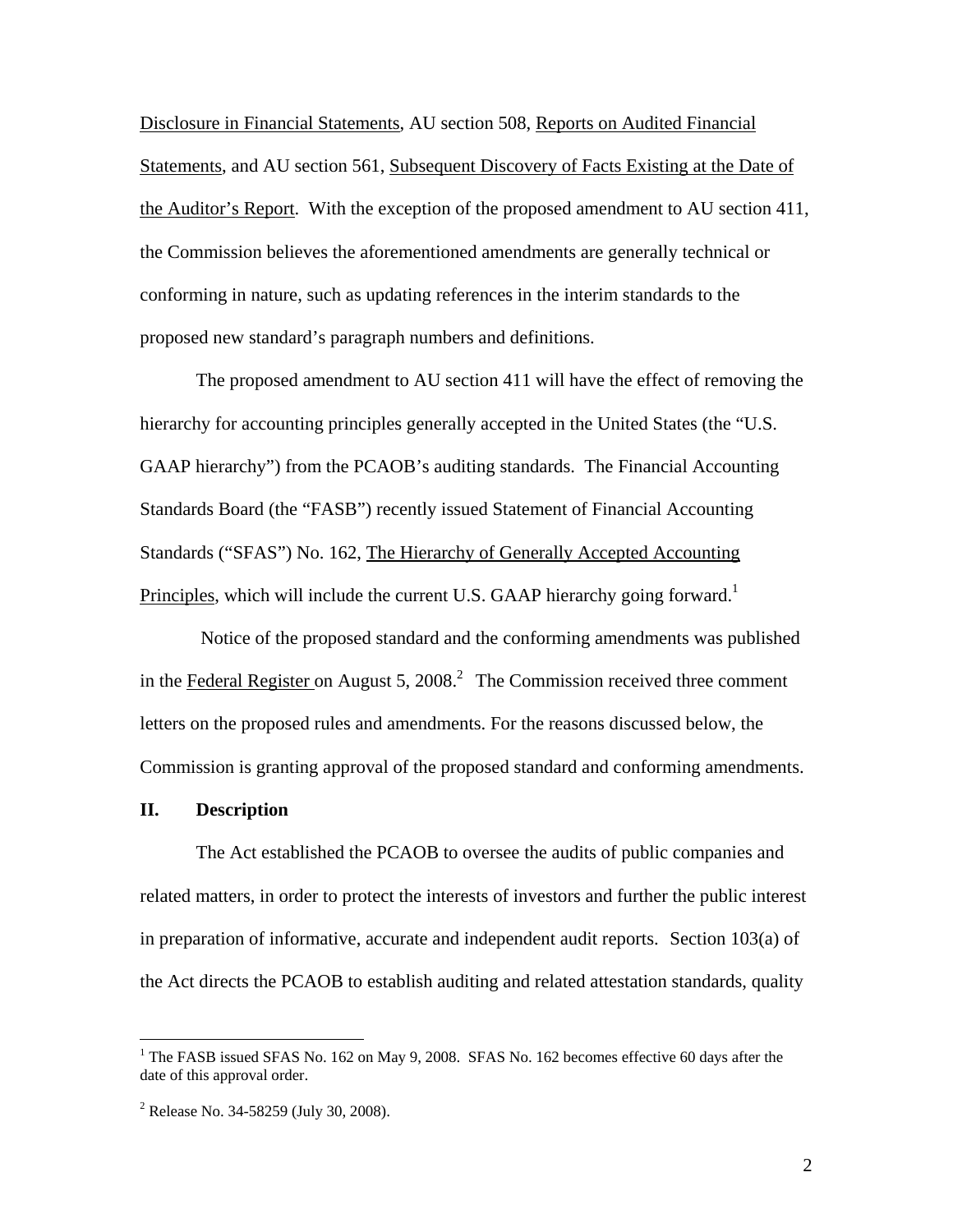control standards, and ethics standards to be used by registered public accounting firms in the preparation and issuance of audit reports as required by the Act or the rules of the Commission.

On January 29, 2008, the Board adopted Auditing Standard No. 6, Evaluating Consistency of Financial Statements, and amendments to the Board's interim auditing standards. The Board proposed these changes to its auditing standards in response to two actions of the FASB.

First, in May 2005, the FASB issued SFAS No. 154, Accounting Changes and Error Corrections, which superseded Accounting Principles Board ("APB") Opinion No. 20, Accounting Changes. SFAS No. 154 establishes, unless impracticable, retrospective application as the required method for reporting a change in accounting principle in the absence of explicit transition requirements specific to a newly adopted accounting principle. SFAS No. 154 also redefines the term "restatement" to refer only to "the process of revising previously issued financial statements to reflect the correction of an error in those financial statements."3 Under SFAS No. 154, therefore, the term "restatement" does not refer to changes made to previously issued financial statements to reflect a change in accounting principle.

AU section 420, Consistency of Application of Generally Accepted Accounting Principles*,* the Board's interim standard on the auditor's responsibilities for evaluating the consistency of the application of generally accepted accounting principles ("GAAP"), generally reflected the provisions of APB Opinion No. 20, which was superseded by SFAS No. 154. To better align the Board's standards with the new accounting standard, the Board adopted a new auditing standard on evaluating consistency, which will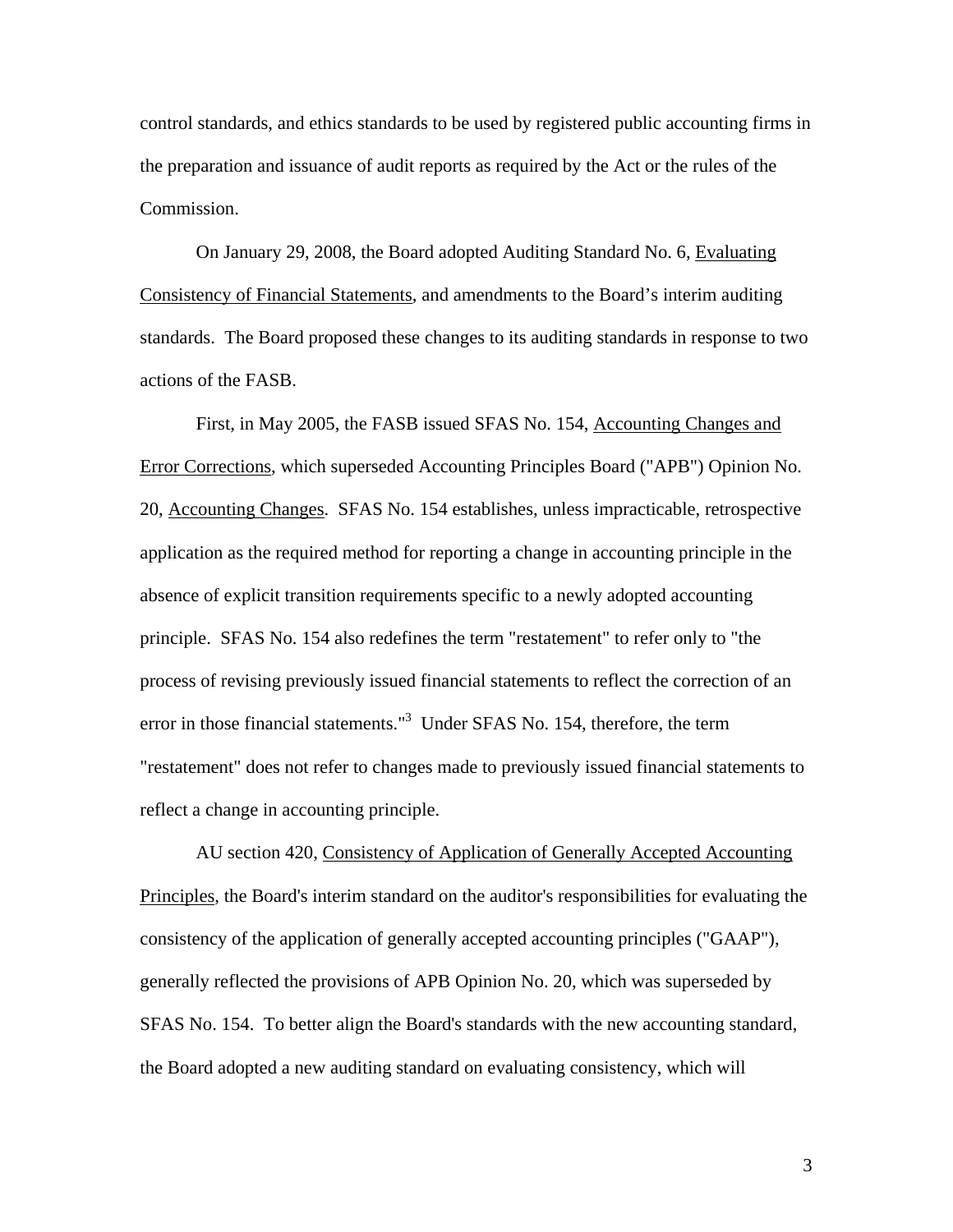supersede AU section 420, and conforming amendments to AU section 508, Reports on Audited Financial Statements, of its interim auditing standards.

Second, in 2005, the FASB issued an exposure draft of a proposed Statement of Financial Accounting Standards, The Hierarchy of Generally Accepted Accounting Principles*.* The FASB proposed that this standard incorporate the hierarchy found in the current auditing standards into the accounting standards. Historically, a description of the U.S. GAAP hierarchy has resided only in the auditing standards. However, because the current U.S. GAAP hierarchy identifies the sources of accounting principles and the framework for selecting principles to be used in preparing financial statements, the PCAOB and the FASB believed that these requirements are more appropriately located in the FASB's accounting standards. Accordingly, the PCAOB adopted amendments to its auditing standards to remove the U.S. GAAP hierarchy.

In May 2008, the FASB issued in final form, SFAS No. 162, The Hierarchy of Generally Accepted Accounting Principles. SFAS No. 162 will become effective 60 days from the date of this order approving Auditing Standard No. 6 and conforming amendments.

In addition to proposing Auditing Standard No. 6 and the amendment to AU section 411, the PCAOB proposed amendments to other interim auditing standards and related interpretations. The Commission believes the amendments to AU section 328, Auditing Fair Value Measurements and Disclosures*,* AU section 410, Adherence to Generally Accepted Accounting Principles*,* AU section 431, Adequacy of Disclosure in Financial Statements*,* AU section 508, Reports on Audited Financial Statements*,* and AU

<sup>&</sup>lt;sup>3</sup> See SFAS No. 154, paragraph 2j.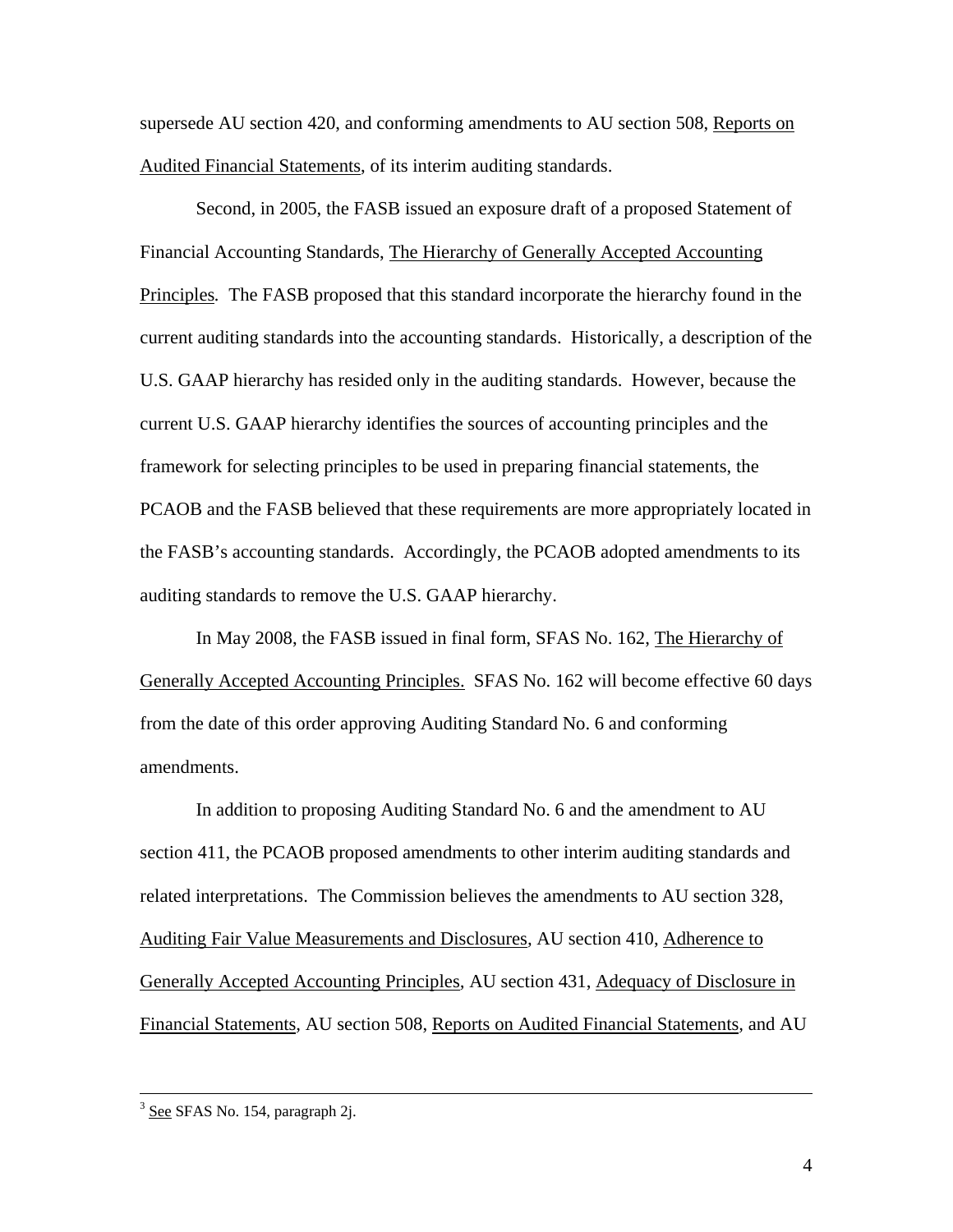section 561, Subsequent Discovery of Facts Existing at the Date of the Auditor's Repor*t,*  are technical or conforming in nature.

As discussed further below, one of the proposed amendments to AU section 431, Adequacy of Disclosure in Financial Statements, proposes to delete footnote 1 to paragraph 4 of AU section 431, which is an application of the AICPA's Code of Professional Conduct regarding the disclosure of confidential client information. In 2003, when the Board adopted certain AICPA rules and ASB standards as interim Board standards, the Board did not adopt Rule 301. Consistent with that action, the proposed amendments would eliminate the reference to Rule 301 that is included in paragraph 4 of AU section Sec. 431.

The proposed Auditing Standard No. 6 and amendments to the Board's interim standards are intended to update and clarify the auditing standards in light of SFAS No. 154 and SFAS No. 162. In particular, these updates and clarifications are intended to enhance the clarity of auditor reporting on accounting changes and corrections of misstatements by distinguishing between these events.

### **III. Discussion**

The Commission received three comment letters in response to its request for comments on Auditing Standard No. 6 and conforming amendments. The comment letters came from three registered public accounting firms.<sup>4</sup> All three commenters expressed support for the Commission's approval of the proposed standard.

As noted above, the PCAOB's proposed amendment to AU section 431 deletes a reference to Rule 301 of the AICPA's Code of Professional Conduct – a rule the PCAOB

<sup>&</sup>lt;sup>4</sup> Deloitte and Touche LLP, Grant Thornton LLP, and PricewaterhouseCoopers LLP.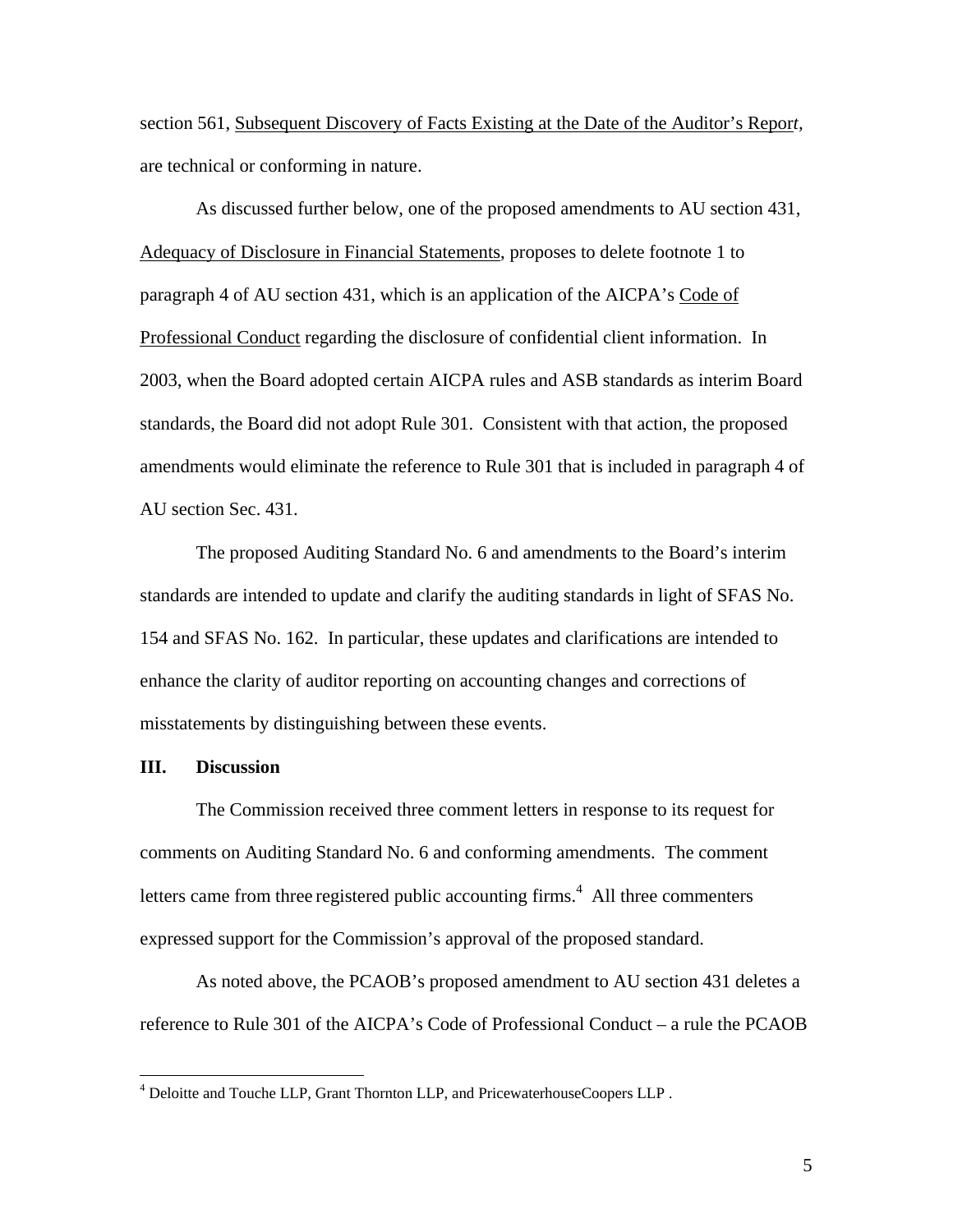did not adopt as part of its original interim standards. Similar to comments made to the PCAOB during its comment period, one commenter believed concerns exist that the Board's action in removing a reference to a rule the PCAOB did not adopt might be construed as minimizing the auditor's responsibilities for maintaining the confidentiality of client information. The commenter requested that the Commission encourage the PCAOB to adopt a rule establishing the auditor's responsibility with respect to maintaining the confidentiality of client information.

In its adopting release, the PCAOB discussed the concerns the comments raised about client confidentiality and noted its awareness of many auditors' legal or professional obligations to maintain the confidentiality of client information, and made reference to the confidentiality requirements included in the provisions of the Uniform Accountancy Act and the provisions of the International Federation of Accountants' Code of Ethics for Professional Accountants. The PCAOB also noted that its decision to omit Rule 301 from its interim standards was based on a determination that incorporation of that rule was not necessary to fulfill the Board's mandate under Section 103(a)(1) and (3) of the Act at that time, and that it did not reflect a decision that auditor confidentiality requirements imposed by other authorities were inappropriate. Similarly, in amending AU section 431, the PCAOB noted that it seeks neither to modify nor detract from existing confidentiality requirements.

The Commission agrees with the Board's proposed action to remove from its interim standards a reference to a rule it did not adopt. However, the Commission